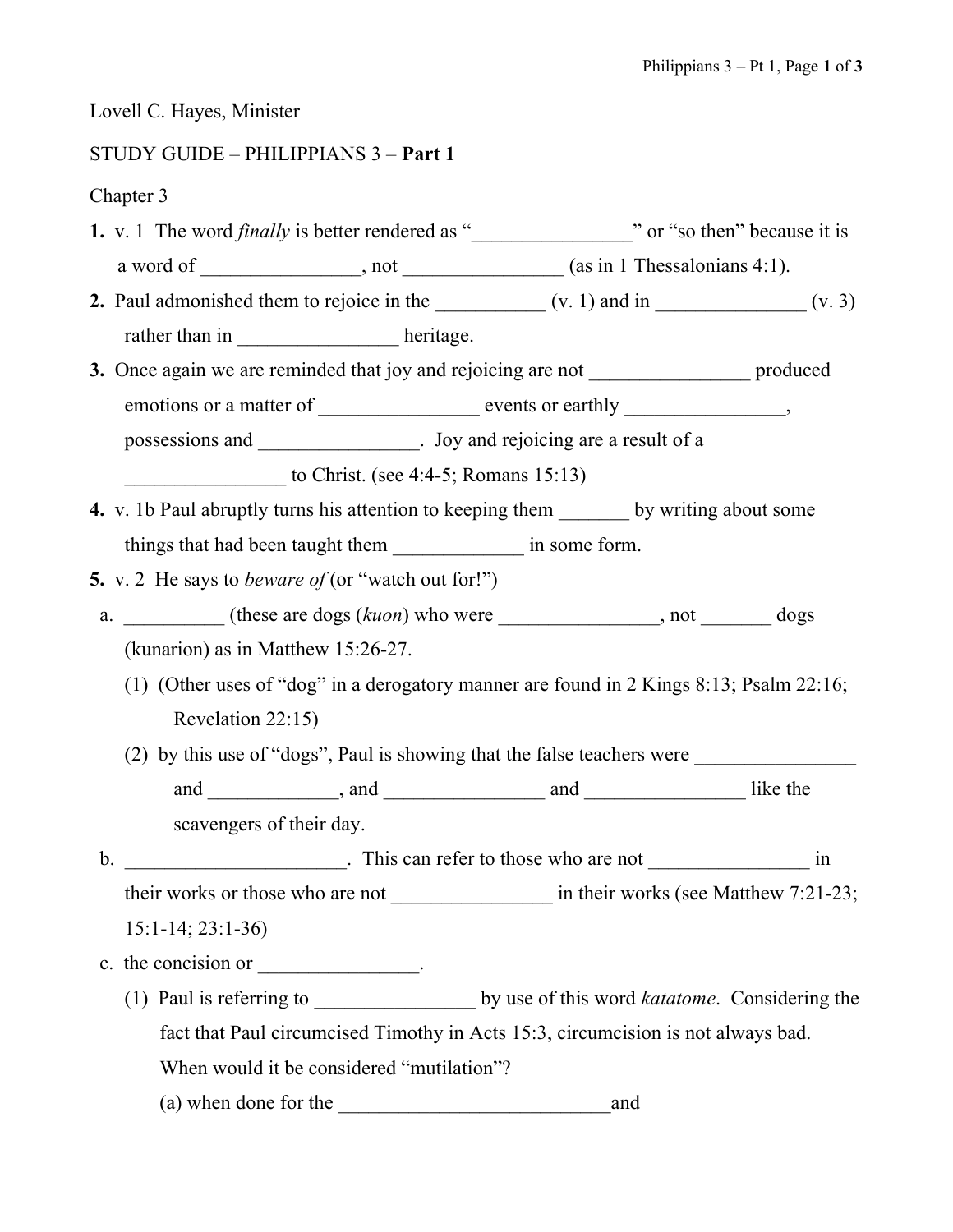|                                                                                                           |                                                                                                  | (b) when attached to $\frac{1}{\sqrt{1-\frac{1}{1-\frac{1}{1-\frac{1}{1-\frac{1}{1-\frac{1}{1-\frac{1}{1-\frac{1}{1-\frac{1}{1-\frac{1}{1-\frac{1}{1-\frac{1}{1-\frac{1}{1-\frac{1}{1-\frac{1}{1-\frac{1}{1-\frac{1}{1-\frac{1}{1-\frac{1}{1-\frac{1}{1-\frac{1}{1-\frac{1}{1-\frac{1}{1-\frac{1}{1-\frac{1}{1-\frac{1}{1-\frac{1}{1-\frac{1}{1-\frac{1}{1-\frac{1}{1-\frac{1}{1-\frac{1}{1-\frac{1$ |  |
|-----------------------------------------------------------------------------------------------------------|--------------------------------------------------------------------------------------------------|------------------------------------------------------------------------------------------------------------------------------------------------------------------------------------------------------------------------------------------------------------------------------------------------------------------------------------------------------------------------------------------------------|--|
| <b>6.</b> v. 3 those who are the circumcision are those who                                               |                                                                                                  |                                                                                                                                                                                                                                                                                                                                                                                                      |  |
| a. $\frac{\text{God in the}}{\text{God in the}}$ (John 4:21-24)                                           |                                                                                                  |                                                                                                                                                                                                                                                                                                                                                                                                      |  |
|                                                                                                           | b. rejoice in __________________________(see Galatians 5:6; 1 Corinthians 7:18-20)               |                                                                                                                                                                                                                                                                                                                                                                                                      |  |
| c. have no $\frac{1}{\sqrt{1-\frac{1}{2}}}\sin \theta$ in the $\frac{1}{\sqrt{1-\frac{1}{2}}}\cos \theta$ |                                                                                                  |                                                                                                                                                                                                                                                                                                                                                                                                      |  |
|                                                                                                           | (1) which may have reference to ____________ and law keeping that depend on                      |                                                                                                                                                                                                                                                                                                                                                                                                      |  |
| righteousness.                                                                                            |                                                                                                  |                                                                                                                                                                                                                                                                                                                                                                                                      |  |
|                                                                                                           |                                                                                                  | 7. v. 4-6 Paul did not glory in the __________________________________, although he could                                                                                                                                                                                                                                                                                                            |  |
| because he was                                                                                            |                                                                                                  |                                                                                                                                                                                                                                                                                                                                                                                                      |  |
|                                                                                                           | a. circumcised the _____________________(Leviticus 12:1-3; Luke 2:21-24)                         |                                                                                                                                                                                                                                                                                                                                                                                                      |  |
|                                                                                                           | b. of the stock of $\qquad (Amos 3:2)$ (he was not a $\qquad \qquad$ , but an                    |                                                                                                                                                                                                                                                                                                                                                                                                      |  |
| Israelite by birth)                                                                                       |                                                                                                  |                                                                                                                                                                                                                                                                                                                                                                                                      |  |
|                                                                                                           |                                                                                                  |                                                                                                                                                                                                                                                                                                                                                                                                      |  |
|                                                                                                           | territory was the Holy City of ______________ [Judges 1:21] and one of the two tribes            |                                                                                                                                                                                                                                                                                                                                                                                                      |  |
|                                                                                                           |                                                                                                  |                                                                                                                                                                                                                                                                                                                                                                                                      |  |
| Rehaboam)                                                                                                 |                                                                                                  |                                                                                                                                                                                                                                                                                                                                                                                                      |  |
|                                                                                                           |                                                                                                  |                                                                                                                                                                                                                                                                                                                                                                                                      |  |
|                                                                                                           | but continued to speak the ____________________ language, studied in ____________                |                                                                                                                                                                                                                                                                                                                                                                                                      |  |
|                                                                                                           | under the famous rabbi, __________________, and was zealous toward the                           |                                                                                                                                                                                                                                                                                                                                                                                                      |  |
|                                                                                                           | $\frac{1}{2}$ and teaching of "our fathers", [see Acts 21:39 – 22:3])                            |                                                                                                                                                                                                                                                                                                                                                                                                      |  |
|                                                                                                           |                                                                                                  |                                                                                                                                                                                                                                                                                                                                                                                                      |  |
|                                                                                                           | who fastidiously lived to know, ____________________, guard, and ____________ the Law)           |                                                                                                                                                                                                                                                                                                                                                                                                      |  |
| [see Acts 22:6; 26:4-5]                                                                                   |                                                                                                  |                                                                                                                                                                                                                                                                                                                                                                                                      |  |
|                                                                                                           | f. he demonstrated his _______ by _____________________ the church $(Acts 8:1-3; 9:1-2; 22:4-5)$ |                                                                                                                                                                                                                                                                                                                                                                                                      |  |
|                                                                                                           |                                                                                                  |                                                                                                                                                                                                                                                                                                                                                                                                      |  |
|                                                                                                           | (he _____________ and ___________ conformed to the ____________ requirements of Judaism)         |                                                                                                                                                                                                                                                                                                                                                                                                      |  |
|                                                                                                           |                                                                                                  |                                                                                                                                                                                                                                                                                                                                                                                                      |  |
| $Christ (Romans 15:1-4)$                                                                                  |                                                                                                  |                                                                                                                                                                                                                                                                                                                                                                                                      |  |